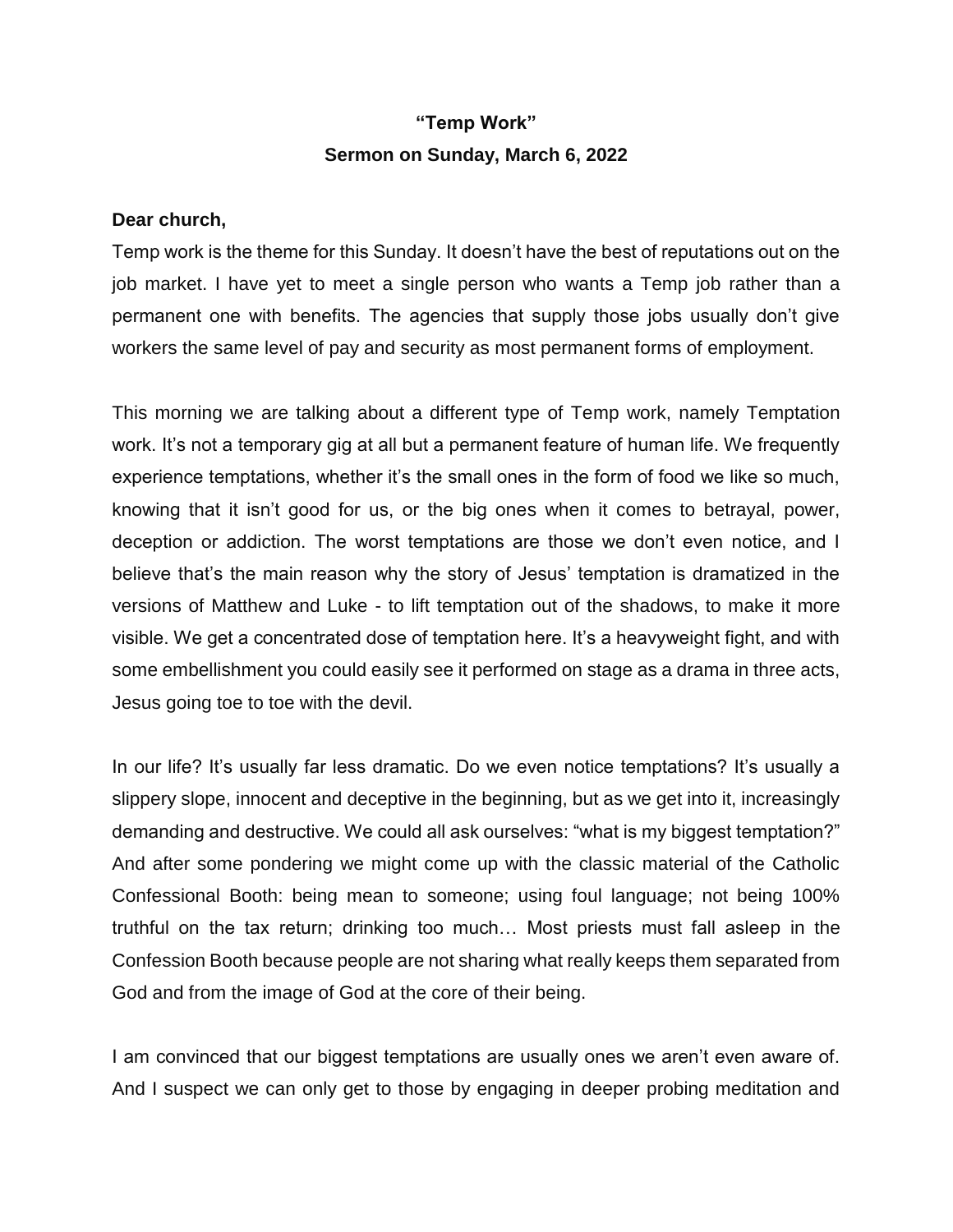contemplation practices in the wilderness of our souls. Who am I when nobody else looks, when nobody else is around? What are the little lies I tell myself about myself? And so we begin this journey of Lent as a discovery tour into the unknown parts of our hearts and souls. That sounds awfully scary on a bright Sunday morning in front of a lot of good people. But remember, Jesus himself did it. That's why he was led into the wilderness.

Like Jesus, we don't begin this journey into the wilderness of Lent empty or in need of God's assurance and presence. We have been given plenty of affirmation and support upfront. Whenever we engage in serious self-examination, we already know that we are loved beyond measure. If warts and pimples come up on the inside of our being – and they just might - we know that they can be removed. Luke tells us that Jesus went into the wilderness **FULL** of the Holy Spirit, the words from his Baptism still echoing in his heart, "You are my son whom I love." That's the way to do soul work. If you already know that you are redeemed and loved beyond measure, it's easier to face your hidden temptations.

But then the false promises come into play. In this story the devil poses as a fulfiller of everything humans dream of: power, magic, unlimited possibilities… "He showed him in an instant all the kingdoms of the world. And he said to him, "I will give you all their authority and splendor; it has been given to me, and I can give it to anyone I want to…" False! As false as Russian state news! It's a blatant lie. But false promises are the devil's bread and butter, always.

Let me shift for a moment from the individual implications of this story to the societal ones. Are we not a society of false promises, unrealistic expectations and unlimited temptations? Have we not arranged ourselves with the lies of progress and affluence promised to us as an easily obtainable and desirable goal of life here in the affluent west? The devil says: "If you are a real American you will own a mansion and several cars and will be taken care of in your old age." And many fall for it. The devil says, "If you are a person of real freedom, you don't need to wear masks during the height of a pandemic. I will protect you." The devil says, "If you have made it, enjoy your life in every which way